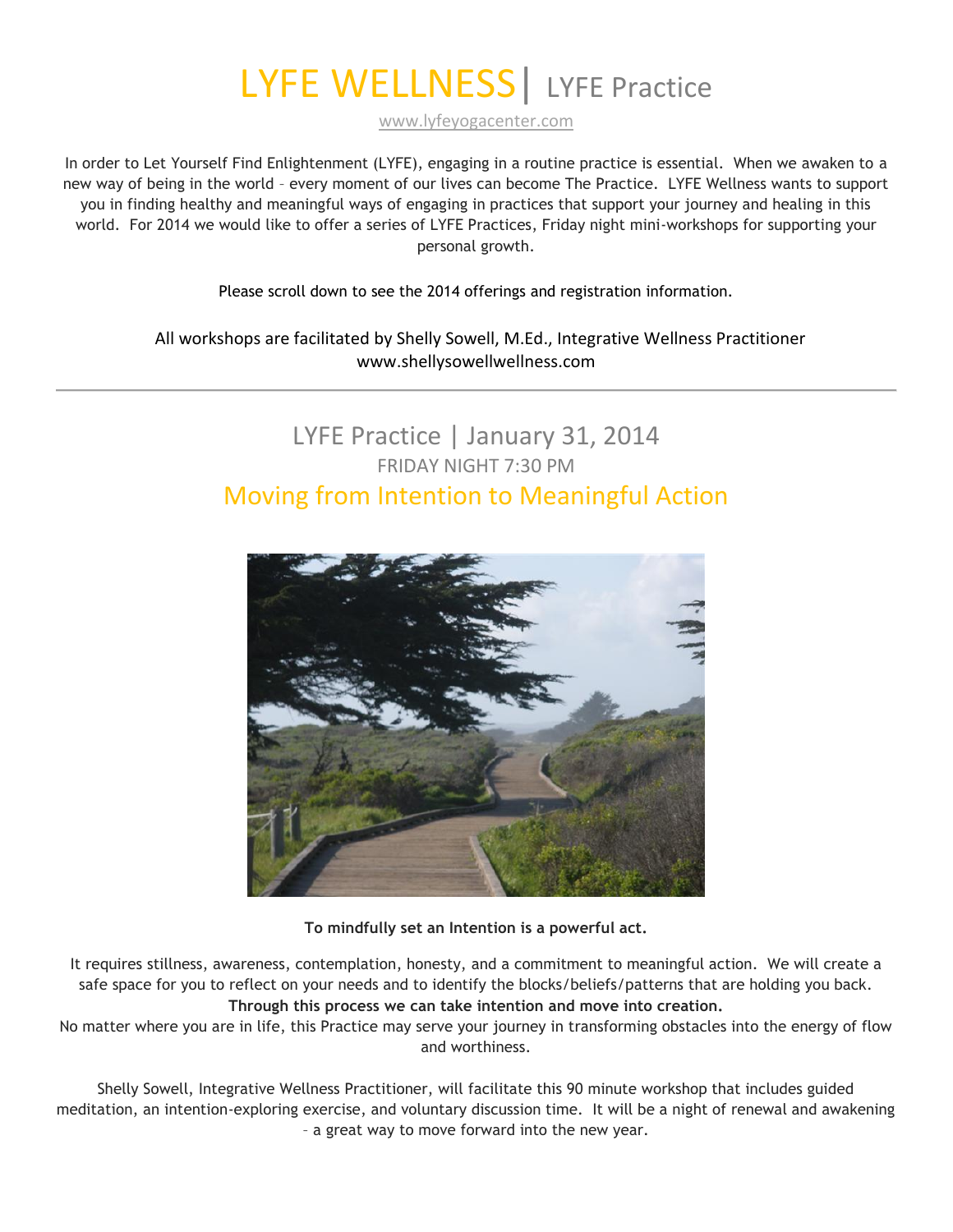#### LYFE Practice | February 28, 2014 FRIDAY NIGHT 7:30 PM

#### I AM WORTHY: a practice in mindfully listening to the thoughts that tell us otherwise



**Our needs, wants and desires permeate everything** – every choice we make or don't make.

What is the difference between acting from a place of worthiness and unworthiness, consciousness and unconsciousness? What is driving the WAY we go about meeting our needs or denying them? How do we see clearly the voice of the critic that can sometimes rule our lives? This LYFE Practice is a decision-making tool that will change the way you see your process, and help to manage the internal Critic. Shelly has taught this Practice for over 10 years and has had many people share that it has changed their lives in amazing ways.

Shelly Sowell, Integrative Wellness Practitioner, will facilitate this 90 minute workshop that includes being guided in meditation, learning a decision-making tool, and voluntary discussion time. We hope you can join us. Registration is required and it will be closed after 35 spaces are filled. These classes fill quickly. No meditation or yoga experience necessary. To register, please visit [https://client.mindbodyonline.com/ASP/home.asp?studiod=30193.](https://client.mindbodyonline.com/ASP/home.asp?studiod=30193)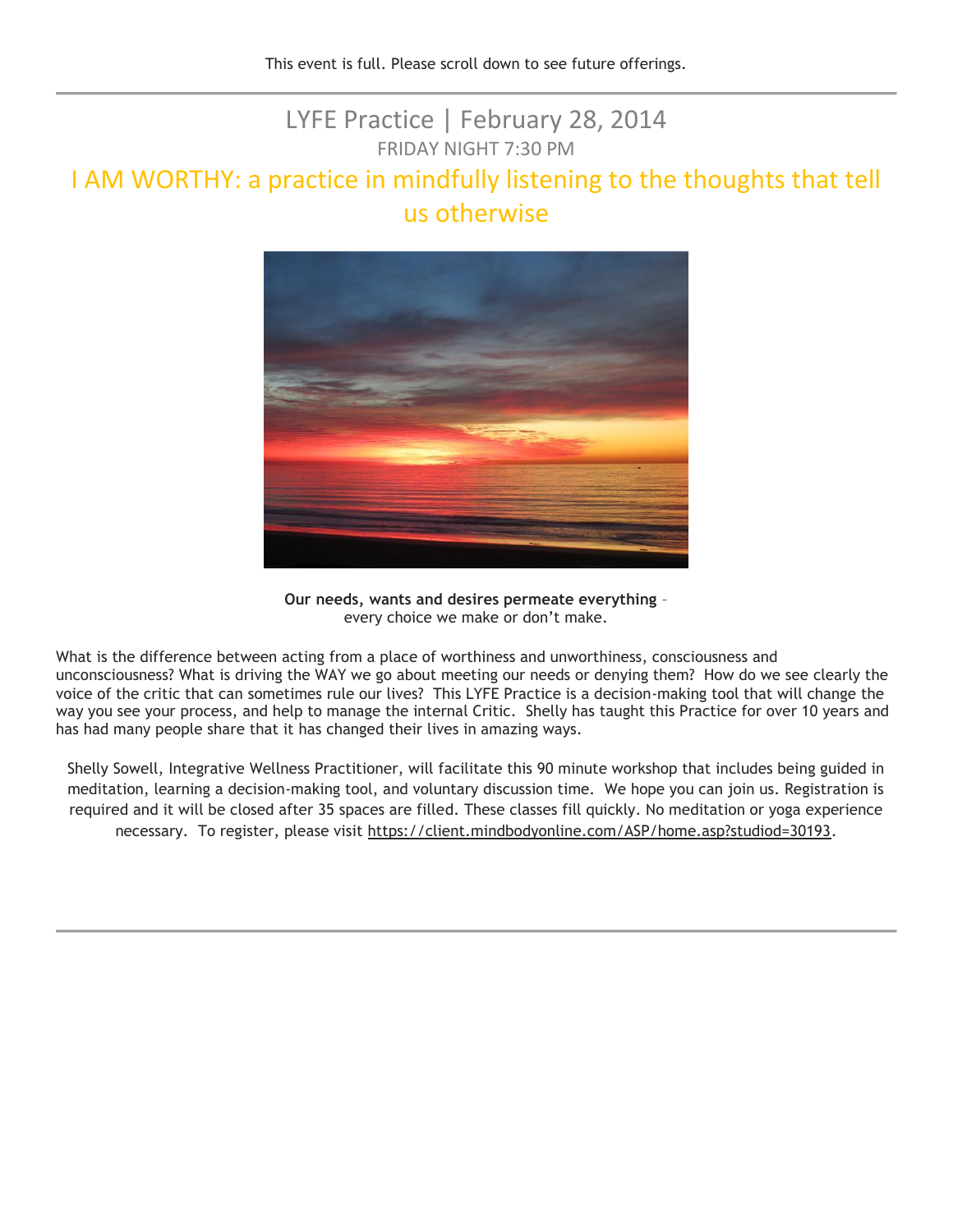#### LYFE Practice | March 21, 2014 FRIDAY NIGHT 7:30 PM Rescue Me: a practice in Restorative Care



#### **How often do we wait on some external force to fix or change our lives?**

*When this happens it will all be better. If I could just get to this new job or if this person would just love me right, I will finally feel safe.* Or, do we ignore our needs altogether in the name of helping everyone else? *Can't that person see I'm trying to help! If they would just change...and I'm trying so hard to help them!*

We could wait for years before we feel better if we are waiting on something to change that is outside of ourselves. This night is devoted to making our lives better from the inside out. We will practice skills that help us to develop peace in the midst of chaos and reconnect us to our authentic self. From an awakened space, we see clearly our needs and meet them with confidence.

Shelly Sowell, Integrative Wellness Practitioner, will facilitate this 90 minute workshop that includes guided meditation, a tool in restorative care, and voluntary discussion time. We hope you can join us. Registration is required and it will be closed after 35 spaces are filled. These classes fill quickly. No meditation or yoga experience necessary. To register, please visit [https://client.mindbodyonline.com/ASP/home.asp?studiod=30193.](https://client.mindbodyonline.com/ASP/home.asp?studiod=30193)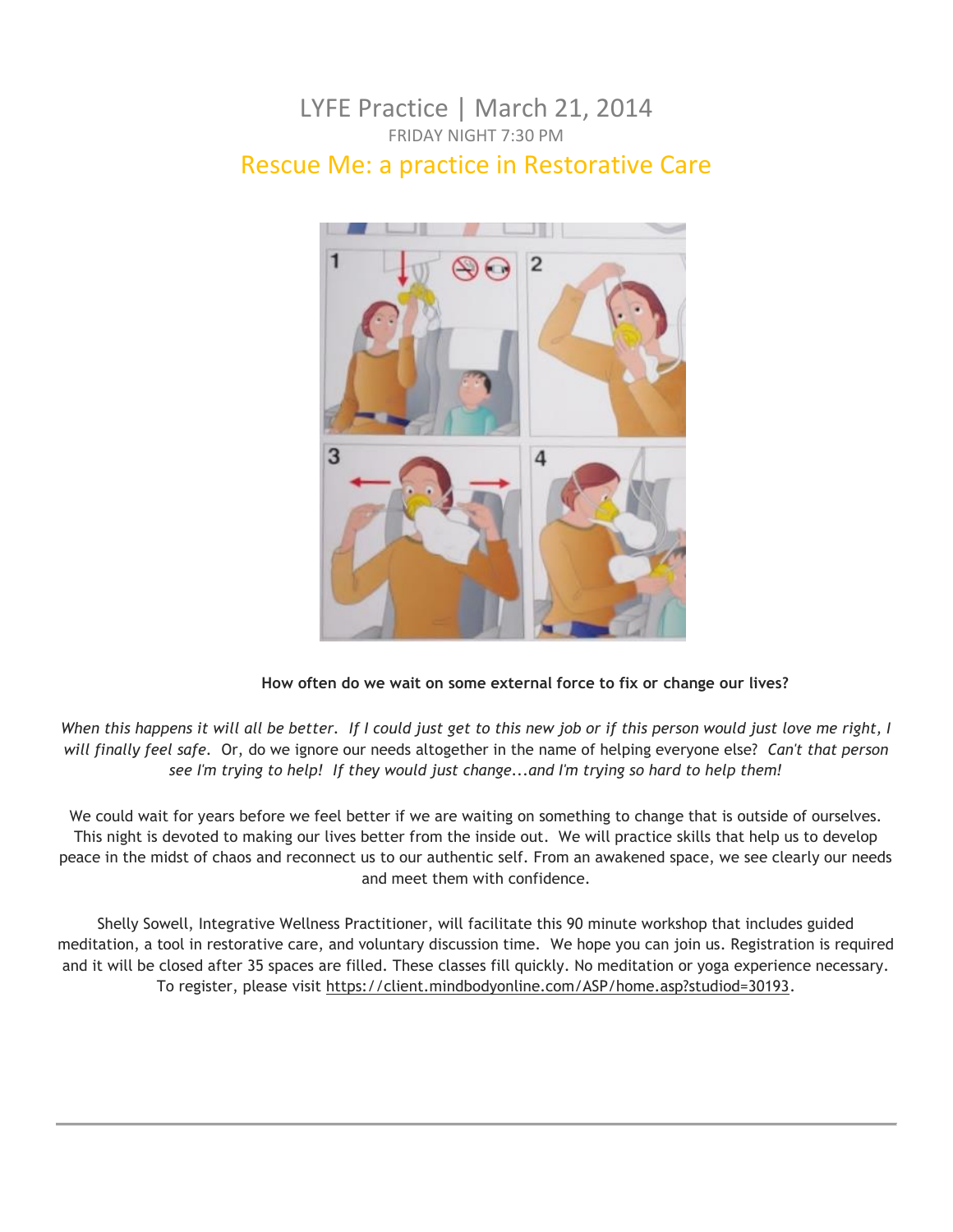#### LYFE Practice | May 9, 2014 FRIDAY NIGHT 7:30 PM Nothing Matters More than the Heart: a practice in tuning in to our deepest wisdom



photo by Lindsay Vaughn, art by Mary Agee

#### **The heart space is more than our feelings.**

It is our most vulnerable *and* powerful place--the foundation for what we give and receive in the world. Our creativity, our connection, our meaning-making, our passion, our vision--all become cultivated in the brokenness (and brokenwide-openness) of the wise heart. This Practice will be dedicated to safely opening and seeing clearly our heart space and expanding our capacity for generating wisdom.

Shelly Sowell, Integrative Wellness Practitioner, will facilitate this 90 minute workshop that includes guided meditation, a life skill in heart awareness, and voluntary discussion time. We hope you can join us. Registration is required and it will be closed after 35 spaces are filled. These classes fill quickly. No meditation or yoga experience necessary. To register, please visit [https://client.mindbodyonline.com/ASP/home.asp?studiod=30193.](https://client.mindbodyonline.com/ASP/home.asp?studiod=30193)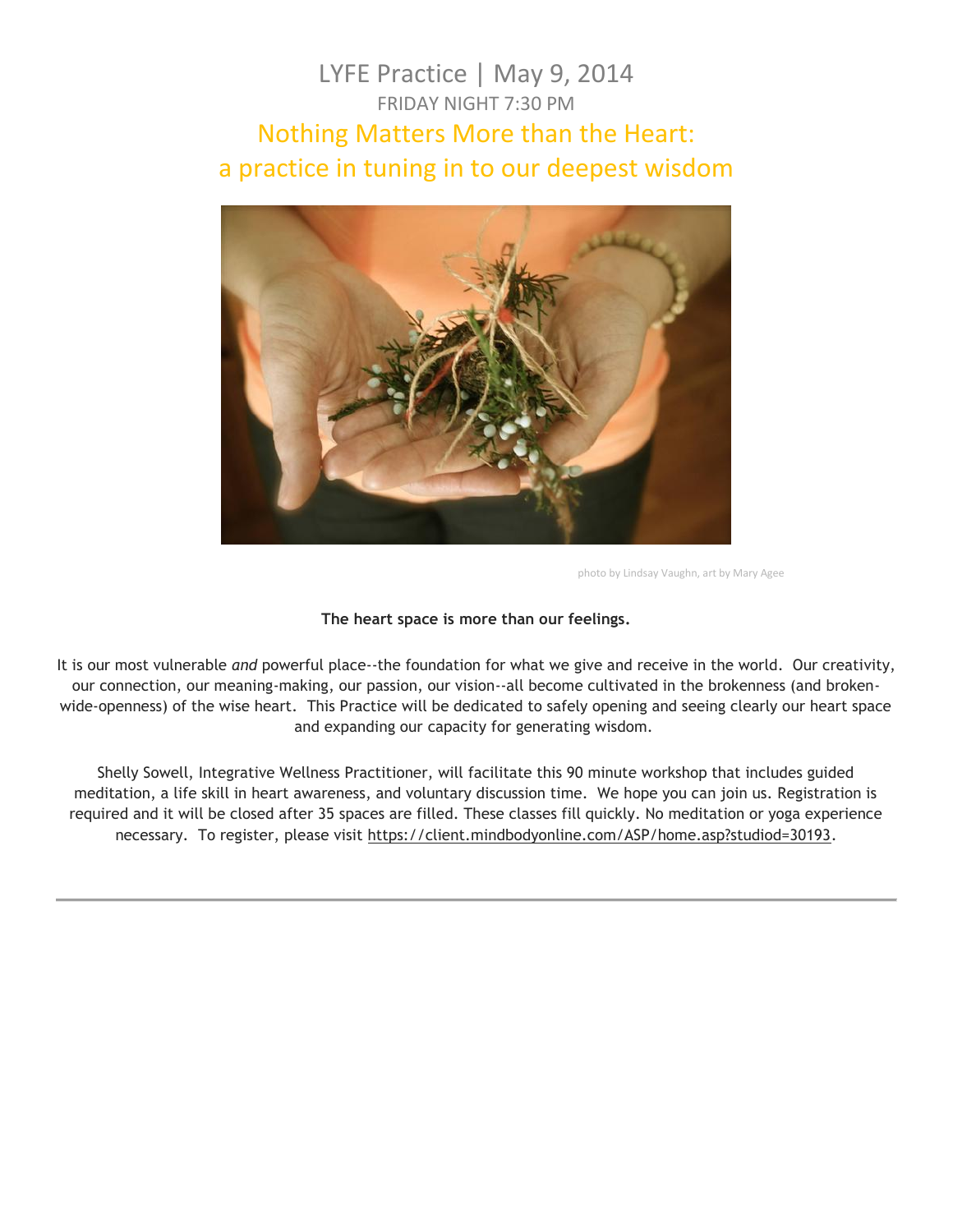### LYFE Practice | June 20, 2014

### FRIDAY NIGHT 7:30 PM I Release All that No Longer Serves Me: a Practice in letting go of our automatic programming



**The Differentiation Process is one of the most important acts of power we can engage in.** When we mindfully witness our life, we can see all of the programs, energies, habits and story lines that are put upon us. We can make conscious choices about what we want to keep and what we need to release. This Practice is a great starting point in learning how to integrate the past while letting go of the parts that are not helpful. Shedding the past that no longer serves us allows for a deepening of present moment awareness on our Authentic Path.

Shelly Sowell, Integrative Wellness Practitioner, will facilitate this 90 minute workshop that includes guided meditation, a differentiation process, and voluntary discussion time. We hope you can join us. Registration is required and it will be closed after the first 30 spaces are filled. No meditation or yoga experience necessary. To register, please visit [https://clients.mindbodyonline.com/ASP/home.asp?studioid=30193.](https://clients.mindbodyonline.com/ASP/home.asp?studioid=30193)

--------------------------------------------------------------------------------------------------------------